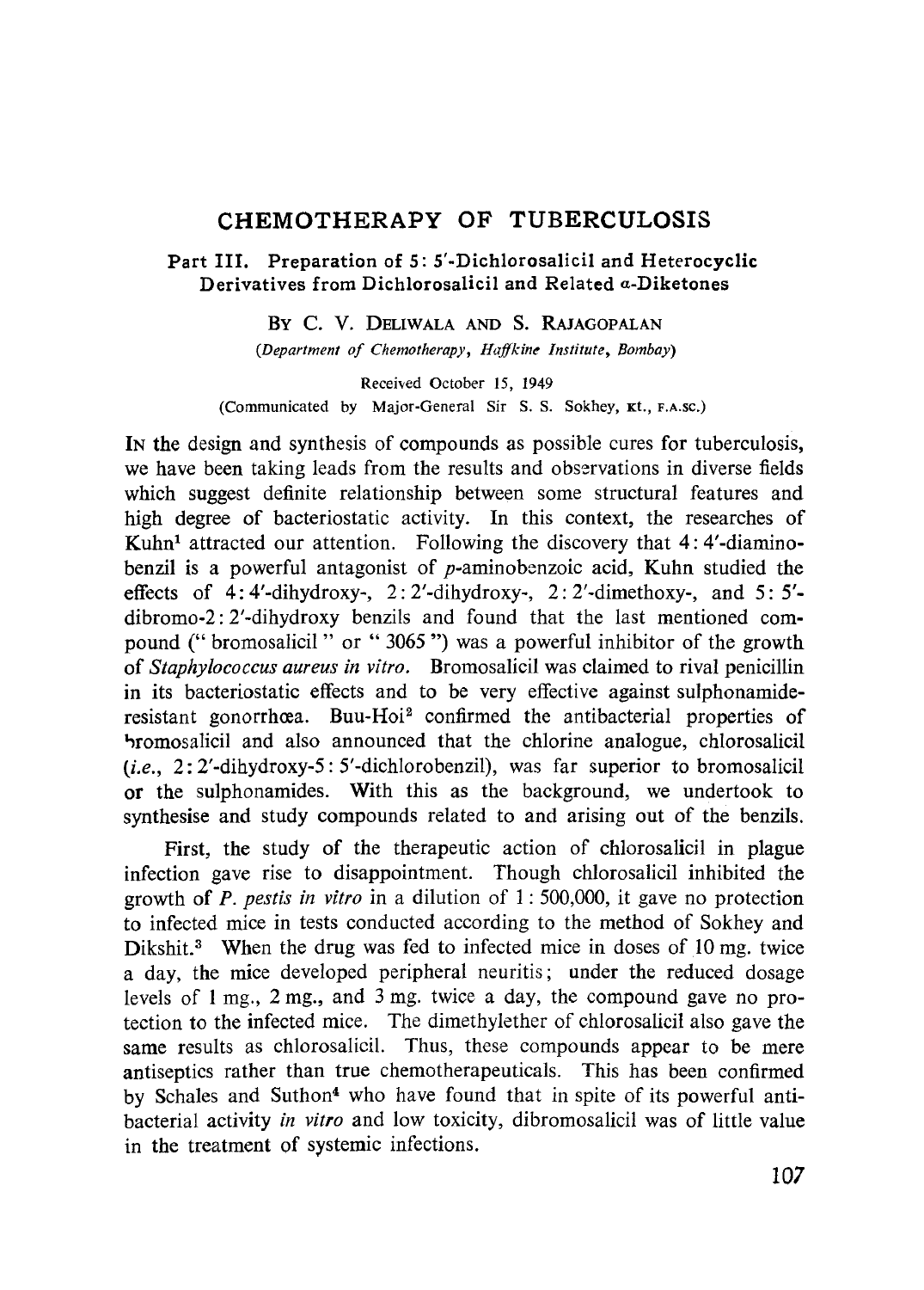Next, in the anticipation that the modification of some of the structural features of chlorosalicil might lead to compounds behaving as true chemotherapeuticals, we have synthesised imidazole, hydantoin, quinoxaline and diurein derivatives starting from chlorosalicil. In addition to chlorosalicil other benzils, acyclic diketones and orthoquinone have also been employed to synthesise the abovementioned heterocyclic compounds. The compounds thus obtained are listed in the table. The compounds have been named in accordance with the nomenclature adopted in the " Chemical Abstracts ".

Starting from chlorosalicil dimethyl ether, the imidozolone (No. 51) was obtained by an adoptation of the method of Anschutz and Gelderman<sup>5</sup> and the diurein (No. 52) according to Angeli<sup>6</sup> and Biltz.<sup>7</sup> 5: 5'-Di-(2'methoxy-5'-chloro)-phenyl hydantoin (No. 50), was obtained by heating chlorosaliciloin dimethylether with urea and alcoholic potash according to the procedure of Biltz and Rimpel.<sup>8</sup>

Attempts were made to synthesise the two interesting, and as yet unknown, groups of compounds, 4: 5-disubstituted imidazoloneimides and 5: 5-disubstituted-2-imidohydantoins. The synthesis of the 4: 5-diphenylimidozoloneimide (I) and its derivative by the action of guanidine on benzoin or chlorosaliciloin in acetic acid medium as follows was tried: ocedure of Biltz and Rimpel.<sup>8</sup><br>
mpts were made to synthesise the two interesting,<br>
groups of compounds, 4:5-disubstituted imidaze<br>
stituted-2-imidohydantoins. The synthesis of th<br>
neimide (I) and its derivative by the ac

lineimide (I) and its derivative by the action of guanidine on

\nsmallicilon in acetic acid medium as follows was tried:

\n
$$
R \cdot \text{CHOH}
$$

\n
$$
R \cdot \text{CHOH}
$$

\n
$$
R \cdot \text{CHOH}
$$

\n
$$
R \cdot \text{CHOH}
$$

\n
$$
R \cdot \text{CHOH}
$$

\n
$$
R \cdot \text{CHOH}
$$

\n
$$
R \cdot \text{CHOH}
$$

\n
$$
R \cdot \text{CHOH}
$$

\n
$$
R \cdot \text{CHOH}
$$

\n
$$
R \cdot \text{CHOH}
$$

\n
$$
R \cdot \text{CHOH}
$$

\n
$$
R \cdot \text{CHOH}
$$

\n
$$
R \cdot \text{CHOH}
$$

\n
$$
R \cdot \text{CHOH}
$$

\n
$$
R \cdot \text{CHOH}
$$

\n
$$
R \cdot \text{CHOH}
$$

\n
$$
R \cdot \text{CHOH}
$$

\n
$$
R \cdot \text{CHOH}
$$

\n
$$
R \cdot \text{CHOH}
$$

\n
$$
R \cdot \text{CHOH}
$$

\n
$$
R \cdot \text{CHOH}
$$

\n
$$
R \cdot \text{CHOH}
$$

\n
$$
R \cdot \text{CHOH}
$$

\n
$$
R \cdot \text{CHOH}
$$

\n
$$
R \cdot \text{CHOH}
$$

\n
$$
R \cdot \text{CHOH}
$$

\n
$$
R \cdot \text{CHOH}
$$

\n
$$
R \cdot \text{CHOH}
$$

\n
$$
R \cdot \text{CHOH}
$$

\n
$$
R \cdot \text{CHOH}
$$

\n
$$
R \cdot \text{CHOH}
$$

\n
$$
R \cdot \text{CHOH}
$$

\n
$$
R \cdot \text{CHOH}
$$

\n
$$
R \cdot \text{CHOH}
$$

\n
$$
R \cdot
$$

In spite of repeated attempts, the condensation would not go; the starting benzoin was recovered unchangd. On the other hand, the condensation of guanidine with benzil or the desired  $\alpha$ -diketones in alcoholic potash furnished the desired 5: 5-disubstituted imidohydantoins (II). Conceivably,

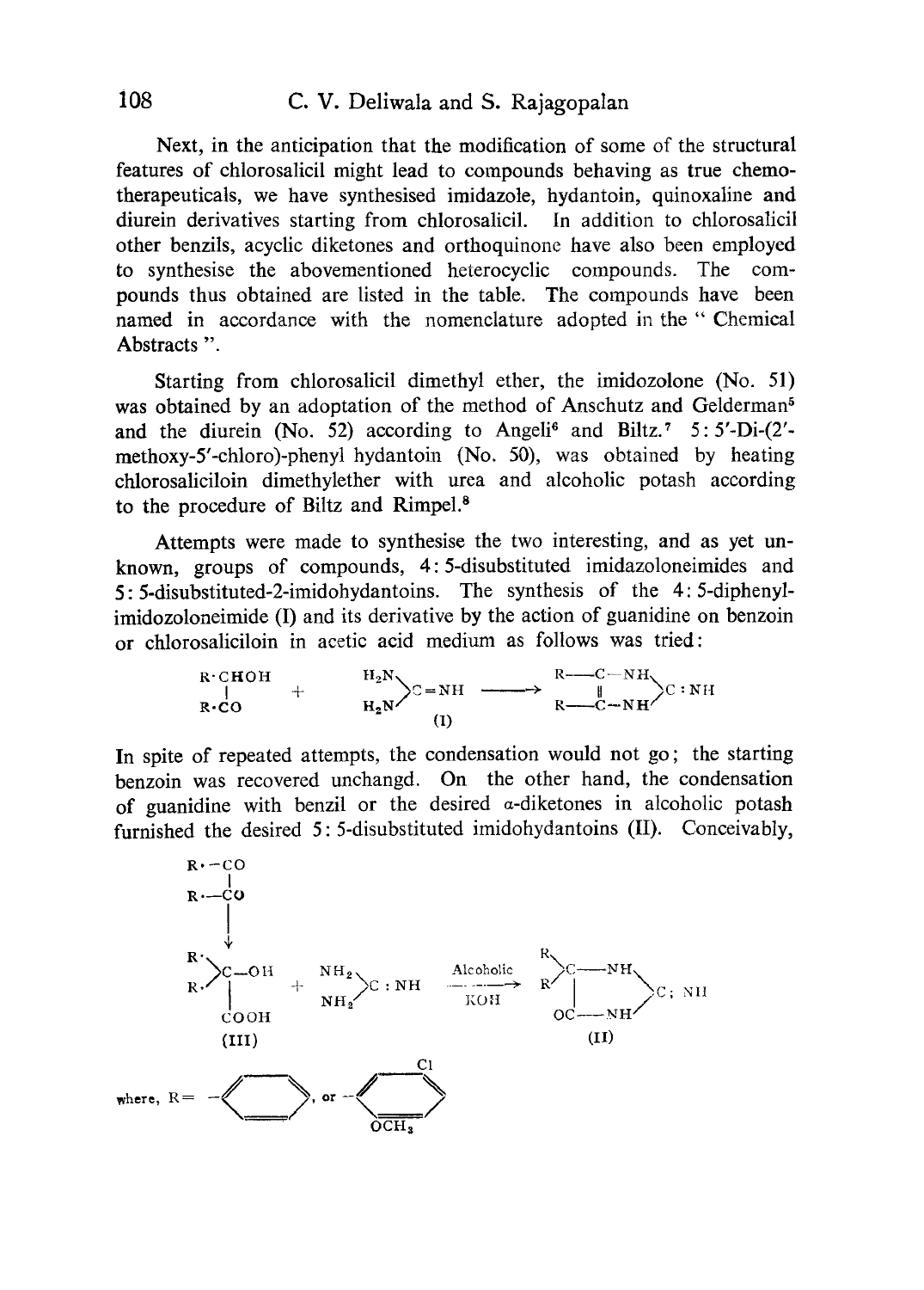the diketone undergoes benzil-benzilic acid rearrangement first and the benzilic acid derivative (1II) so produced yields the product (II) on condensation with guanidine.

4: 5-Di-(2'-methoxy-5'-chloro)-phenylimidazole (No. 54), the substituted 2: 4: 5-triphenylimidazoles (Nos. 55-59, 63, 66, 69-73), and the 2 substituted 4: 5-dimethylimidazoles (Nos. 75 and 76) were synthesised by the method of Davidson, Weiss and Jetting.'

The synthesis of 2-alkyl and 2-alkylene derivatives of 4: 5-diphenylimidazole (IV) starting from chlorosalicil dimethylether was attempted as shown below :-



(ii) 
$$
R = -CH : CH \cdot CH_3
$$
,  $-CH : CH \cdot C_6H_5$ 

All efforts to synthesise compounds of type (IV) proved unsuccessful. Since benzil has been reported to react very easily with aliphatic aldehydes to furnish 2-alkyl-4: 5-diphenylimidazoles,<sup>10</sup> the failure in the present case is due to the decreased reactivity of the keto groups in chlorosalicil dimethyl-ether. This is supported by the fact that chlorosalicildimethylether is colourless (cf. Robinson<sup>11</sup>). The result obtained in the case of unsaturated aldehydes is not surprising; even benzil does not react with these to yield imidozoles. On the other hand, formaldehyde and aromatic aldehydes are able to react even with chlorosalicil dimethylether to yield the corresponding imidazoles (Nos. 54-59, 63).

 $2-(2'-Hydroxy-5'-chloro)-phenyl-4$  :  $5-(9'-10'$  phenanthra)-imidazole (No. 78) was obtained from 9: 10-phenanthraquinone according to the method of Cook and Jones.<sup>10</sup> However,  $\beta$ -naphthaquinone and 3:4-phenanthraquinone did not undergo similar condensations with benzaldehyde derivatives in accordance with the observations of these authors so that this excellent method could be applied only to 9: 10-phenanthranequinone for such a synthesis. Though Cook and Jones<sup>10</sup> state that diacetyl cannot be used in imidazole synthesis, 2-substituted 4: 5-dimethylimidazoles (Nos. 75 and 76) have been easily synthesised from diacetyl. Bernhauer and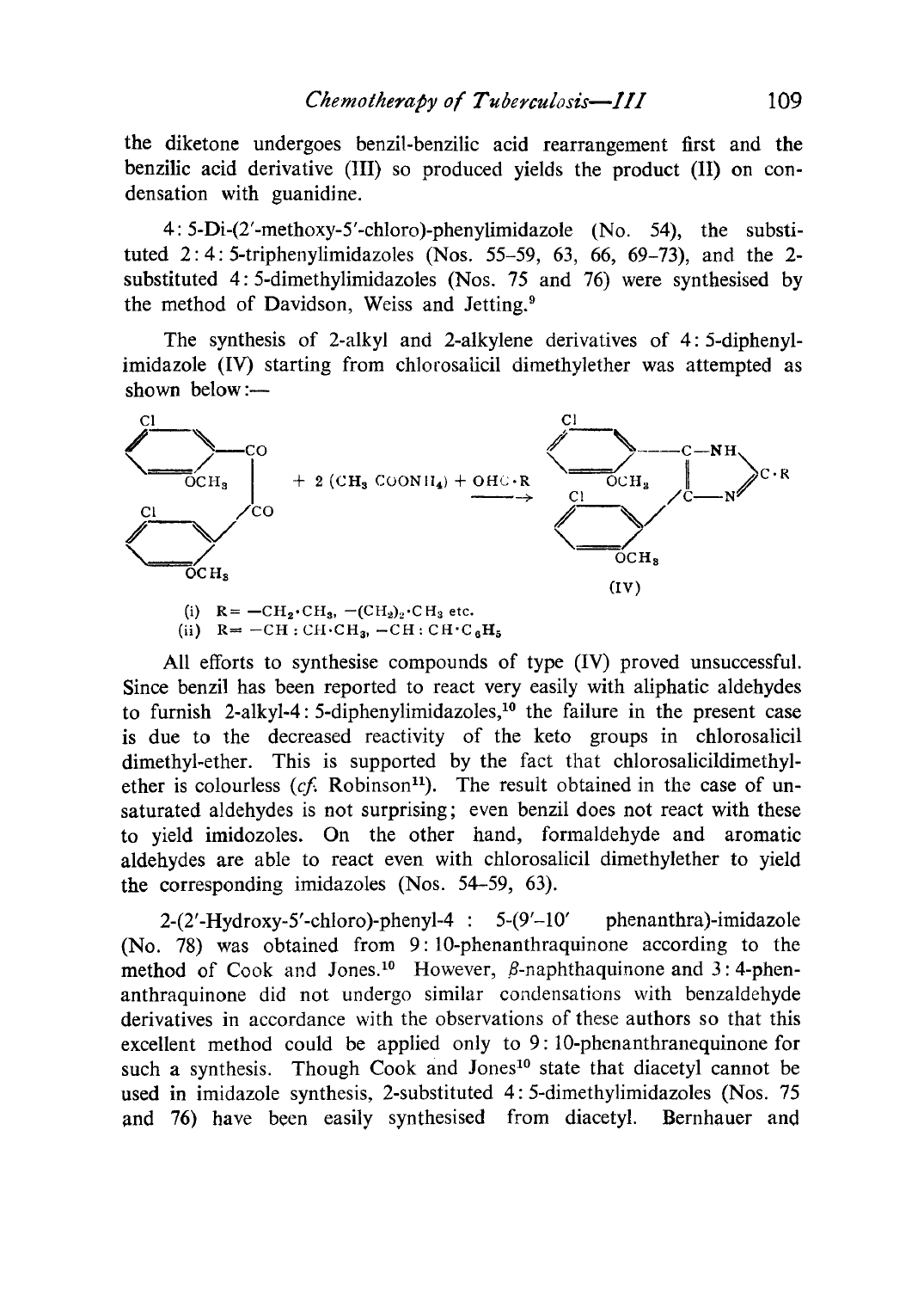*Benzils, a-Diketones and Heterocyclics derived from them*

| Serial<br>No. | Name of the Compound                                                                     | Molecular Formula                                                           | M.P./°C.                                      | Nitrogen percentage |                 |
|---------------|------------------------------------------------------------------------------------------|-----------------------------------------------------------------------------|-----------------------------------------------|---------------------|-----------------|
|               |                                                                                          |                                                                             |                                               | Found               | Required        |
| 45            | Chlorosaliciloin dimethyl                                                                |                                                                             | $101 - 02$                                    |                     |                 |
| 46            | ether<br>Chlorosalicil<br>(5:5-Dichlorosalicil)                                          |                                                                             | $197 - 98$                                    |                     |                 |
| 47<br>48      | Chlorosalicil dimethyl ether<br>2:2'-Dichlorobenzil                                      |                                                                             | $208 - 09$<br>$133 - 34$                      |                     |                 |
| 49<br>50      | Anisil<br>$5:5'-Di-(2'-\text{methoxy-}5'-$                                               | $C_{17}H_{14}O_4N_2Cl_2$                                                    | $131 - 32$<br>$247 - 48$                      | $7 - 4$             | 7.4             |
| 51            | chlorophenyl)-hydantoin<br>$4:5-Di-(2'-\text{methoxy-}5'-$<br>chlorophenyl-)-imidozolone | $C_{17}H_{14}O_3N_2Cl_2$                                                    | 215<br>cnwards                                | 7-1                 | $7.7^{\circ}$   |
| 52            | Di-(2'-methoxy-5'-chloropheny)l-<br>acetylene diurein                                    | $C_{18}H_{16}O_4N_4Cl_2$                                                    | 310                                           | 13.2                | 13.2            |
| 53            | 5:5'-Di-(2'-methoxy-5'-<br>chlorophenyl-)-2-imidohydantoin                               | $C_{17}H_{15}O_3N_3Cl_2$                                                    | 297-98                                        | $11 - 1$            | $11 \cdot 1$    |
| 54            | 4:5-Di-(2'-methoxy-5'-<br>chlorophenyl-) imidazole                                       | $C_{17}H_{14}O_2N_2Cl_2$                                                    | 212–13                                        | $8 - 4$             | 8.1             |
| 55            | $2-(2'-Hydroxy-)$ phenyl-4:5 di-<br>(2'-methoxy-5'-chlorophenyl-)<br>imidazole           | $\mathrm{C}_{23}\mathrm{H}_{18}\mathrm{O}_{3}\mathrm{N}_{2}\mathrm{Cl}_{2}$ | $236 - 58$                                    | 5.8                 | 6.3             |
| 56            | 2-(4'-Hydroxy-) phenyl-4:5-di-<br>$(2'$ methoxy- $5'$ -chlorophenyl-)<br>imidazole       | $C_{28}H_{18}O_8N_2Cl_2$                                                    | $250 - 51$                                    | 6.2                 | $6 - 3$         |
| 57            | $2':2':2'-T$ rimethoxy-5':5':5'-<br>trichlorolophine                                     | $C_{24}H_{19}O_3N_2Cl_3$                                                    | $201 - 02$                                    | 5.8                 | 5.7             |
| 58            | 2-(2'-Hydroxy-5'-chloro)-phenyl-<br>4:5 (2'-methoxy-5'-chlorophe-<br>nyl-) imidazole     | $C_{23}H_{17}O_3N_2Cl_2$                                                    | $245 - 48$                                    | $5-3$               | 5.9             |
| 59            | 2-(4'-Dimethylamino-) phenyl-<br>4.5-di-(2'-methoxy-5'-chloro-<br>phenyl-) imidazole     | $C_{25}H_{23}O_2N_3Cl_2$                                                    | $256 - 57$                                    | 8.3                 | 8.9             |
| 60            | 2.3-Di-(2'-methoxy-5'-chloro-<br>phenyl-)-4:5-dihydropyrazine                            | $C_{18}H_{16}O_2N_2Cl_2$                                                    | $161 - 62$                                    | 7.5                 | 7.7             |
| 61            | $6-M$ ethyl-2:3-di- $(2'-$ methoxy-5'<br>chlorophenyl-) quinoxaline                      | $C_{23}H_{18}O_2N_2Cl_2$                                                    | 165-66                                        | $6 - 4$             | 6.6             |
| 62            | 6-Chloro-2:3-di-(2'-methoxy-5'-<br>chlorophenyl.) quinoxaline                            | $C_{22}H_{15}O_2N_2Cl_3$                                                    | 188-90                                        | 6.1                 | 6.3             |
| 63            | 2':2:'2'-Trihydroxy-5':5':5'-<br>trichlorolophine                                        | $C_{21}H_{13}O_3N_2Cl_3$                                                    | $255 - 56$                                    | 6.2                 | 6.3             |
| 64            | $2:3-Di-(2'-hydroxy-5'-$<br>chlorophenyl-) quinoxaline                                   | $C_{20}H_{12}O_2N_2Cl_2$                                                    | $215 - 16$                                    | 7.5                 | 7.3             |
| 65            | 6-chloro-2:3-di-(2'-hydroxy-5'-<br>chlorophenyl-) quinoxaline                            | $C_{20}H_{11}O_2N_2Cl_3$                                                    | 198–99                                        | 6.8                 | $6 - 7$         |
| 66            | $2-(4'-Hydroxy-)$ phenyl-4:5-<br>diphenyl imidazole                                      | $C_{21}H_{16}ON_2$                                                          | 256-58                                        | 8.4                 | 8.9             |
| 67<br>68      | 5:5-Diphenyl-2-imidohydantoin<br>6-Chloro-2:3-diphenyl-<br>quinoxaline                   | $\rm C_{15}H_{13}ON_3\\ C_{20}H_{13}N_2C_l$                                 | 305<br>$123 - 24$<br>lit. <sup>19</sup> , 130 | 16.0<br>8.8         | $16 - 7$<br>8.8 |
| 69            | 2-(2'-Methoxy-5'-chloro-) phenyl-<br>4:5-diphenyl imidazole                              | $C_{22}H_{17}ON_2Cl$                                                        | $215 - 16$                                    | 7.7                 | 7.8             |
| 70            | 2-(2'-Hydroxy-5'-chloro-) phenyl-<br>4:5-diphenyl imidazole                              | $C_{21}H_{15}ON_2Cl$                                                        | 191-92                                        | 8.1                 | 8·1             |
| 71            | $2-(2'-\text{Bromo-5}^{\prime}\text{hydroxy-})$ phenyl-<br>4:-5-diphenyl imidazole       | $C_{21}H_{15}ON_2Br.$                                                       | $110-$<br>(dec.)                              | 6.7                 | 7.2             |
|               |                                                                                          |                                                                             |                                               |                     |                 |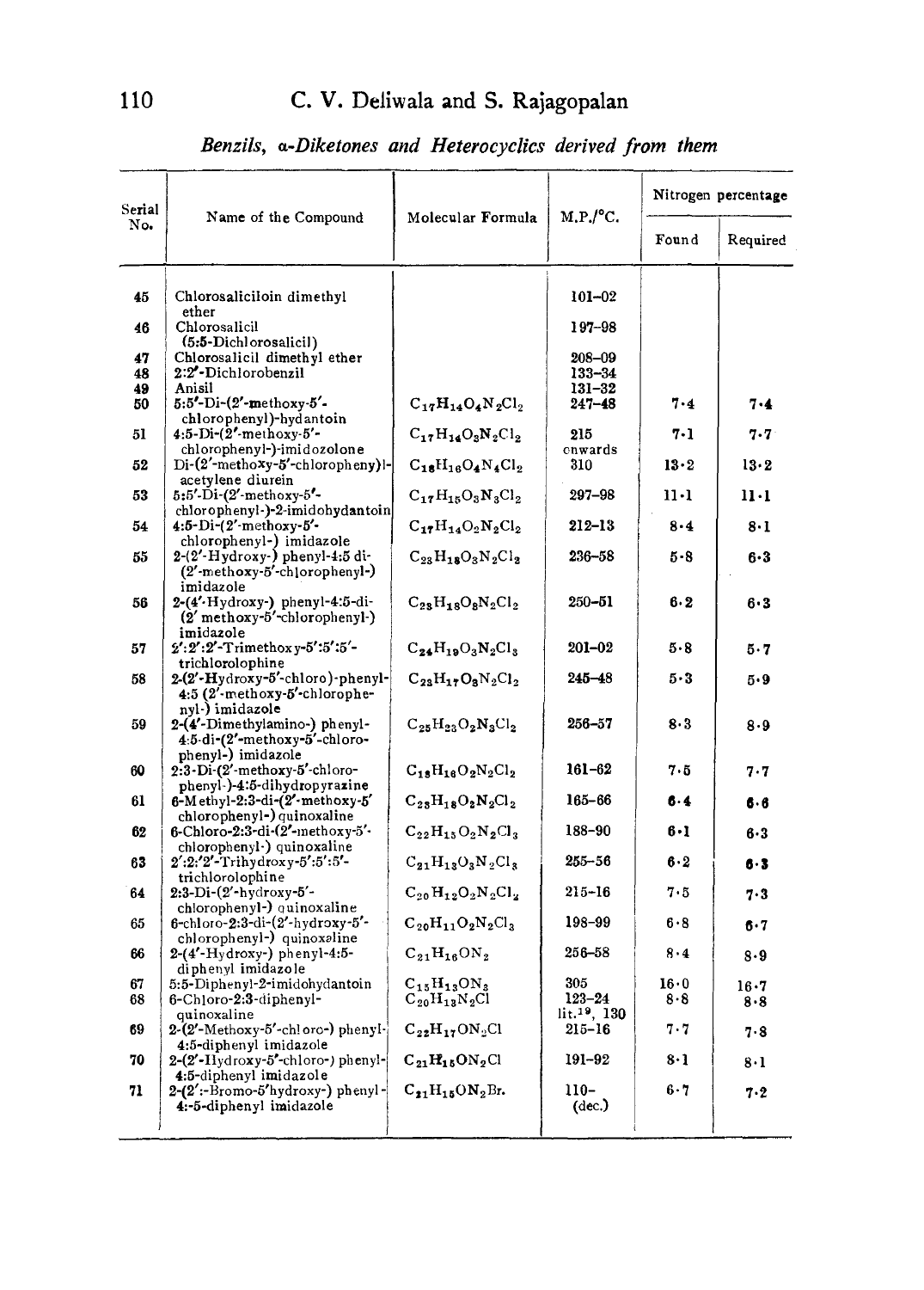| Serial<br>No. | Name of the Compound                                                              | Molecular<br>Formula                                    | $M.P.^/C.$ | Nitrogen percentage |          |
|---------------|-----------------------------------------------------------------------------------|---------------------------------------------------------|------------|---------------------|----------|
|               |                                                                                   |                                                         |            | Found               | Required |
| 72            | $2-(2'-Hydroxy-5'-chloropheny)$<br>4:5-di-(4'-methoxyphenyl-)<br>imidazole        | $C_{23}H_{19}O_3N_2Cl$                                  | 163-65     | 6.5                 | 6.9      |
| 73            | 2-(2'-Hydroxy-5'-chlorophenyl-)-<br>$4:5-di-(2'-chlorophenyl-)$<br>imidazole      | $C_{21}H_1$ $\triangle$ ON <sub>2</sub> C <sub>l3</sub> | $219 - 20$ | 6.4                 | 6.7      |
| 74            | 6-Chloro-2:3-di-<br>(2'-chlorophenyl-) quinozaline                                | $C_{20}H_{11}N_2Cl_2$                                   | $123 - 24$ | 7.4                 | $7 - 3$  |
| 75            | $2-(2'-Hydroxy-5'-chlorophenyl-)$<br>4:5 dimethyl imidazole                       | $C_{11}H_{12}ON_2Cl$                                    | $254 - 55$ | 12.0                | 12.5     |
| 76            | 2-(4'-Dimethylaminophenyl-)-<br>4:5-dimethyl imidazole)                           | $C_1$ <sub>2</sub> $H_1$ <sub>7</sub> $N_2$             | $264 - 74$ | 18.9                | $19 - 5$ |
| 77            | 6-Chloro-2:3-dimethyl<br>quinoxaline                                              | $C_{10}H_9N_2Cl$                                        | $91 - 92$  | 14.4                | 14.6     |
| 78            | $2-(2'-Hydroxy-5'-chloropheny]-)-$<br>$4:5-(9':10'-ph$ enanthra- $)$<br>imidazole | $C_{21}H_{13}ON_2Cl$                                    | $246 - 48$ | 7.5                 | $8 - 1$  |

Hoffmann12 have observed that at least small amounts of 2-phenyl-4: 5 dimethylimidazole are formed by the action of acetoin, benzaldehyde and ammonia in the presence of copper acetate.

The dihydropyrazine derivative (No. 60) and the benzopyrazine or quinoxaline compounds (Nos. 61, 62, 64, 65, 68, 74 and 77) were obtained without difficulty by the use of the customary methods available in literature.

Four representative compounds of the series (Nos. 60, 63, 65 and 75) were tested for their toxicity and also for their therapeutic effect in experimental plague infections in mice according to the technique of Sokhey and Dikshit.<sup>3</sup> In the toxicity tests, the compounds were fed to groups of mice in graded doses of 5, 20 and 40 mg. once a day for two days, followed by giving the dose twice a day for the next two days. In the case of drug No. 65, two out of five mice died at the 40 mg. dosage schedule. Drug No. 75 was lethal to mice even in the lowest dosage level tried and so was excluded from actual testing in experimental plague infection.

In chemotherapeutic trials, the three drugs (Nos. 60, 63 and 65) were fed at the standard dose level of 10 mg. twice a day for seven days, starting the treatment 32 hours after infection. None of the drugs showed any protective action.

Since results in plague and tuberculosis need not necessarily correspond, all the compounds reported here are being tested for their action against the tubercle bacilli.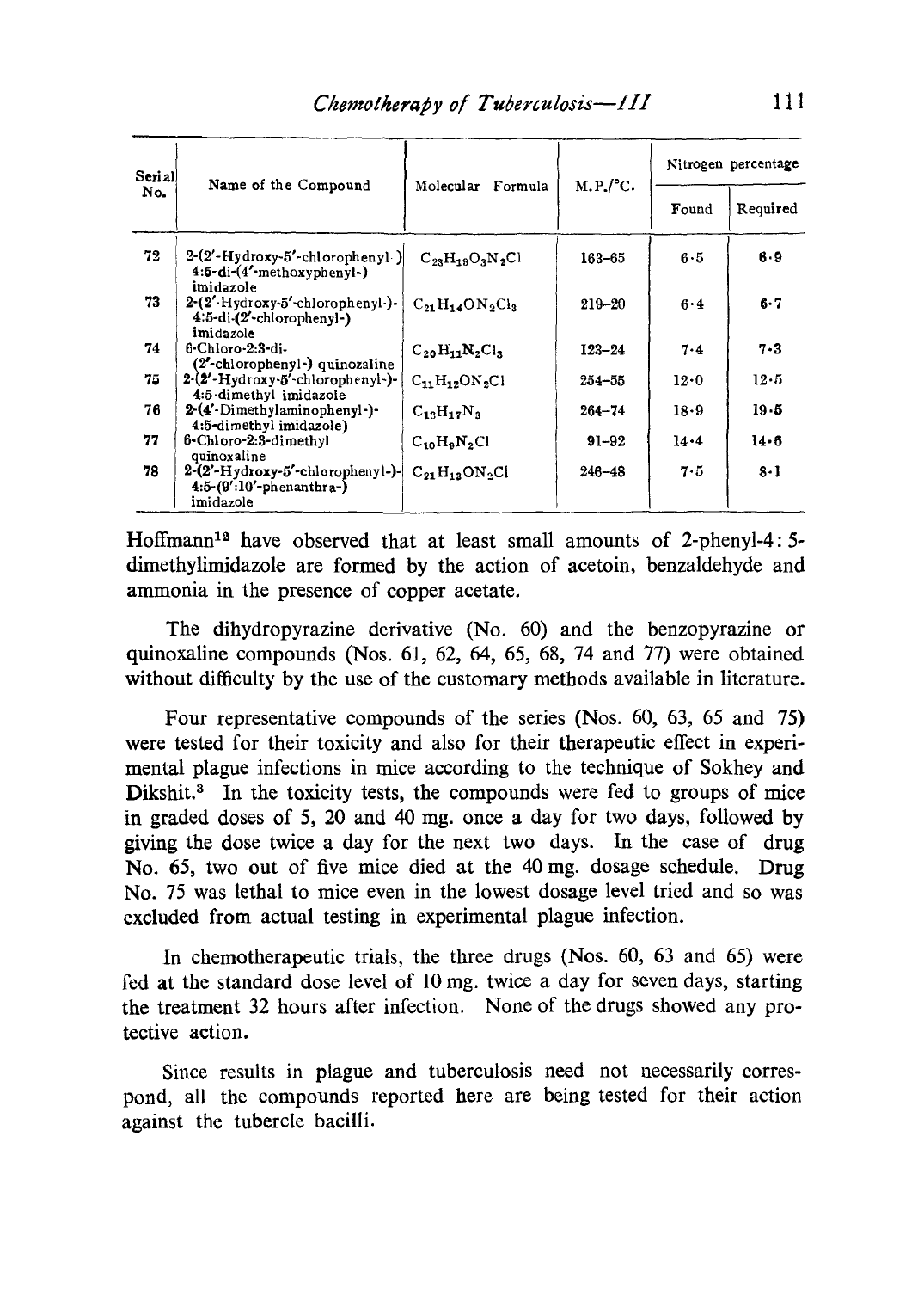#### **EXPERIMENTAL**

*5-Chlorosalicylaldehyde methylether.—This* compound was obtained by the methylation of 5-chlorosalicylaldehyde<sup>13</sup> utilising the convenient preparative method of Barget and Silberschmidt<sup>14</sup> as adopted by Buck<sup>15</sup> for the preparation of veratraldehyde.

*5-*Chlorosalicylaldehyde (104 g., 1 mol.), contained in a *500 c.c.* threenecked flask fitted with a stirrer and two separating funnels, was melted under stirring in an oil-bath at 110-20° C. Potassium hydroxide *(62* g., *1.5* mols.) in water (100 c.c.) and freshly purified dimethyl sulphate (80 c.c., *1.25* mols.) were simultaneously run into the melt at about the same rate, after removal of the external source of heat. The entire operation was finished in about 10-15 minutes. Stirring was, however, continued for further 15 minutes. The hot reaction mixture was poured into a 400 c.c. beaker and, while cooling, was stirred with a rod till granules of the methyl ether are mostly deposited, and allowed to stand overnight. The white crystalline aldehyde was filtered, washed and dried between filter-papers  $(108 \text{ g.}, \text{ m.p. } 77-79^{\circ}).$ 

5-Chlorosalicylaldehyde methyl ether thus obtained separates from alcohol in colourless needles, m.p.  $79-80^{\circ}$  (Buu-Hoi<sup>2</sup> reports m.p. 81°), yield *106* g.

*2 : 2'-Dimethoxy-5: 5'-dichlorobenzoin, or " chlorosaliciloin dimethyl ether ".*—This was prepared by adoption of the process of Adams and Marvel<sup>16</sup> for benzoin.

A mixture of *2-*methoxy*-5-*chlorobenzaldehyde *(50 g.,* m.p. 79-80°), alcohol *(65* c.c.), water *(50* c.c.), and sodium cyanide *(5 g.)* were gently refluxed till a violent reaction set in *(5-10* minutes). External heat was removed and the mixture allowed to stand. The resulting benzoin was filtered when cold, and washed with *50* per cent. alcohol *(200* c.c.) on the filter when it remained as a white crystalline product (m.p. 101-02°; yield, 35 g.). It was of a high order of purity and could be used directly for oxidation to chlorosalicil dimethyl ether.

Chlorosaliciloin separates from alcohol in colourless needles, m.p. 101-02°. The melting point of this compound is not mentioned in literature.

*2: 2'-Dimethoxy-5 : 5'-dichlorobenzil,* or " *chlorosalicil dimethyl ether ".-* This was obtained by use of the directions of Clarke and Dredger<sup>17</sup> for benzil.

In a 1 1. two-necked flask, fitted with a reflux condenser and an air inlet tube were placed copper sulphate (82 g.), pyridine *(160* c.c.) and water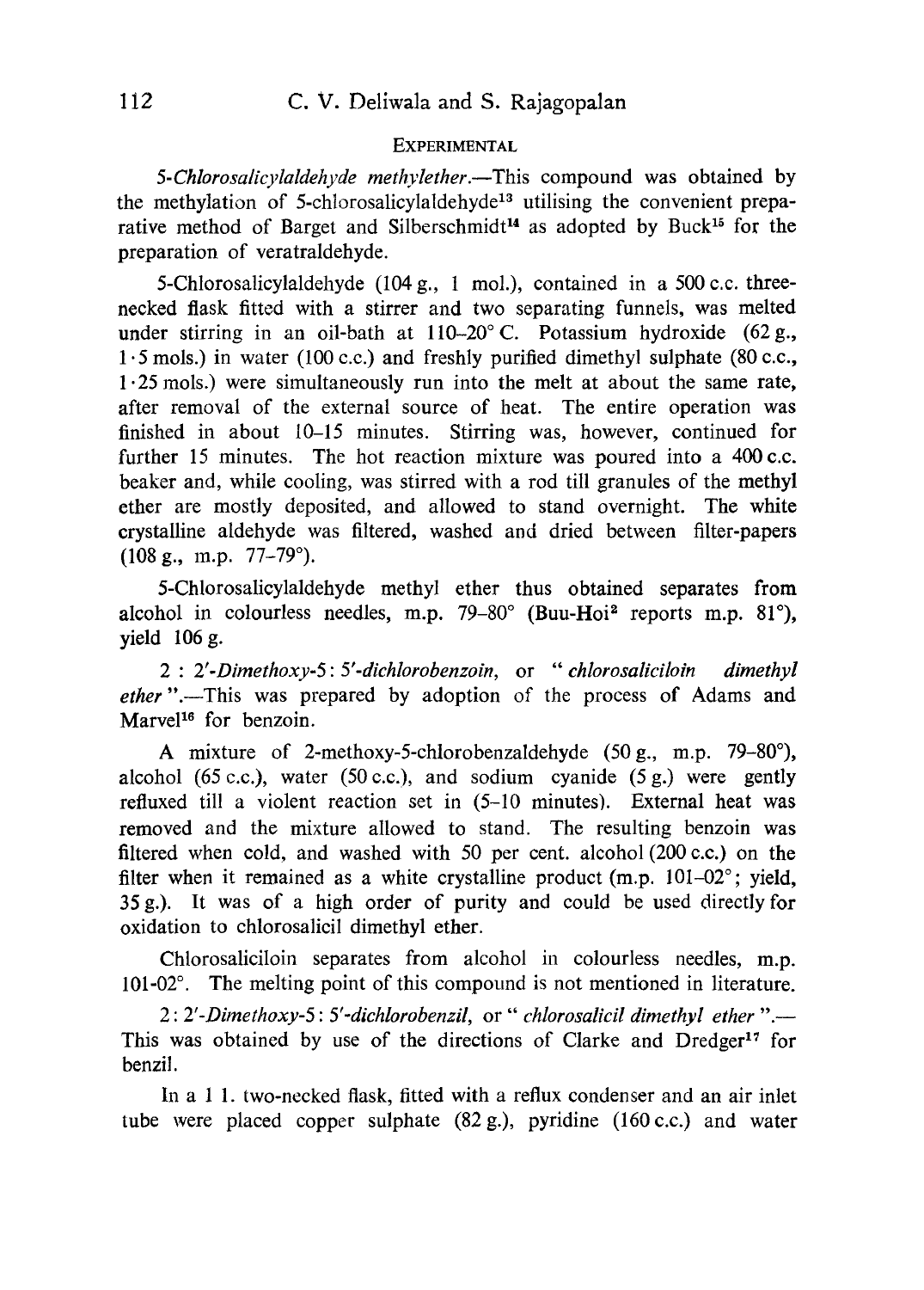(40 c.c.) and the mixture heated on the water-bath till most of the copper sulphate had dissolved. Chlorosaliciloin dimethyl ether (45 g.) was then added and the mixture heated at  $100^{\circ}$  for 2 hours, while a current of compressed air was being passed in. The mixture was thereafter cooled, filtered and the solid washed with water till free of copper salt (disappearance of blue colour).

Chlorosalicil dimethyl ether separates from alcohol in colourless needles, m.p.  $208-09^\circ$  (literature<sup>2</sup> records, m.p.  $209^\circ$ ); yield,  $44.3$  g.

*Chlorosalicil.—A* mixture of chlorosalicil dimethyl ether (35 g.), chlorobenzene (175 c.c.) and anhydrous aluminium chloride (350 g.), protected from atmospheric moisture, was heated at 60° under reflux with frequent shaking for 7 hours. The mixture was cooled and poured into an excess of dilute hydrochloric acid and crushed ice. The chlorobenzene was tapped off and the aqueous solution repeatedly extracted with chlorobenzene. The pooled chlorobenzene extract was washed with water and subsequently exhausted with dilute sodium hydroxide. The yellow fluorescent alkaline solution, on acidification, yielded the desired chlorosalicil which crystallised from alcohol in greenish yellow needles, m.p. 196-97° (agreeing well with a m.p. of 197° recorded by Buu-Hoi for a specimen crystallised from acetic acid) ; yield, 16 g.

*Anisil* and *2: 2'-dichlorobenzil* were prepared by methods similar to that described for chiorosalicil dimethyl ether.

During the preparation of 2: 2'-dichlorobenzil, the intermediate benzoin could not be isolated in the solid state. The oil that was obtained was washed with dilute alkali and oxidised by means of air in the presence of copper sulphate, and pyridine. From 79 g, of  $o$ -chlorobenzildehyde were obtained 35 g. of 2: 2'-dichlorobenzil as greenish yellow needles from alcohol, melting at 133°.

2: 2'-Dichlorobenzil has been previously prepared according to a different method by Hodgson and Rosenberg<sup>18</sup> who report a melting point of 128° for the diketone.

*4: 5-Di-(2'-methoxy-5'-chloro)-phenylimidazolone (No.* 51).—Chlorosaliciloin dimethyl ether (6 g.), urea (2 g.) and acetic acid (100 c.c.) were heated together under reflux for 1 hour, the solution filtered and diluted to turbidity with hot water. The imidazolone was collected and crystallised from acetone; it was obtained in colourless needles; yield, 3 g.

*Di-(2'-mcthoxy-5'-chloro) phenylacetylenediurein (No.* 52).*—A* mixture of chlorosalicil dimethyl ether (5 g.) and urea (19 g.) was heated in a conical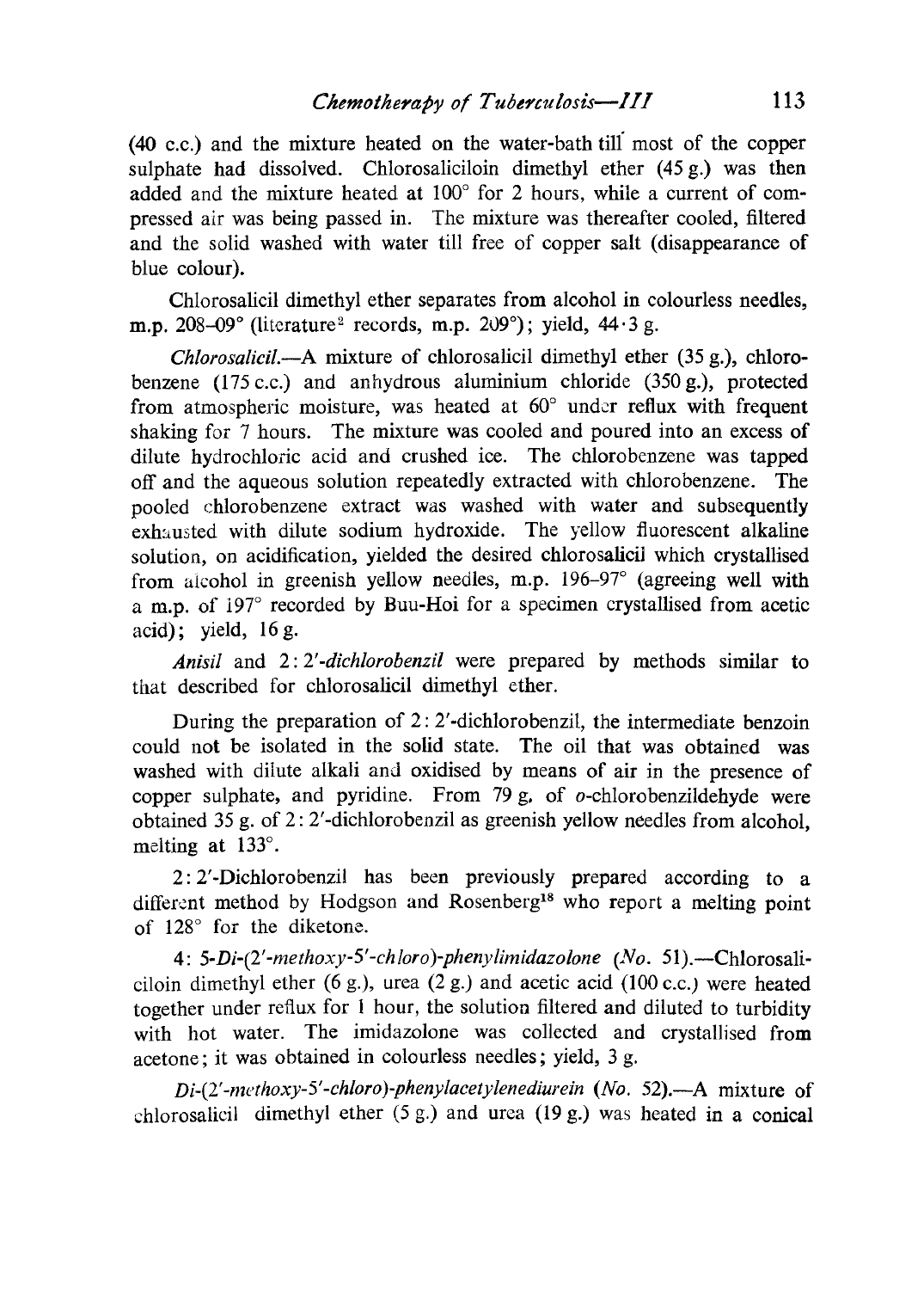flask at *220°* in an oil-bath for *20* minutes. The product was extracted 4 times with 1 1. lots of boiling water, washed with cold dilute sodium hydroxide and then with water. The acetylene diurein separated from acetic acid in faint yellow needles; yield, *2.5* g.

*5: 5-Di-(2'-methoxy-5'-chloro)-phenylhydantoin (No. 50).—A* mixture of chlorosalicil dimethyl ether *(5* g.), urea (2 g.) in alcohol *(75* c.c.) and saturated potassium hydroxide solution *(12* c.c.) was refluxed for *2* hours and then diluted with excess of water. The solution was decolorised (charcoal), and acidified with hydrochloric acid. The resulting hydantoin crystallised from alcohol-acetic acid in colourless needles, m.p. *247-48°;* yield, 3.4 g.

*5: 5-Di-(2'-methoxy-5'-chloro) phenyl-2-imidohydantoin (No. 53).—A* mixture of chiorosalicil dimethyl ether *(5* g.), guanidine nitrate *(5 g.),* potassium hydroxide *(25 c.c. of 50* per cent.) and alcohol (100 c.c.) was refluxed for *2* hours, filtered and acidified with acetic acid. The imidohydantoin separated from alcohol-acetic acid in colourless prismatic needles, m.p. *297-98°;* yield,  $4.3 g$ .

*5-5'-Diphenyl-2-imidohydaiitoin (No. 67).—*Benzil (10 g.), guanidine nitrate (10 g.), *50* per cent. potassium hydroxide *(50* c.c.) and alcohol *(200 c.c.)* were treated together under reflux for *2* hours and worked up as above in the previous experiment. The desired 2-imidohydantoin crystallised from alcohol in colourless, prismatic needles, m.p. *305°;* yield, *10.6 g.*

*4: 5-Di-(2'-methoxy-5'-chloro) phenyl imidazole (No.* 54).—A solution of chlorosalicil dimethyl ether *(5* g.), urotropine *(0.42* g.), ammonium acetate (10 g.) in acetic acid *(75 c.c.)* was refluxed for 1 hour, and diluted to turbidity with hot water. The imidazole, which separated out on cooling with some unchanged diketone, was collected and fractionally crystallised from alcohol. The later fraction, which consisted of faint yellow crystals, were collected and constituted the required imidazole, m.p. *211-13°;* yield, *1.5* g.

*The 2: 4: 5-triphenyl imidazoles (Nos. 55-59, 63, 66, 69* -73)—were prepared from the relevant a-diketones or benzaldehydes and ammonium acetate in the presence of acetic acid according to the method of Davidson, *et al.*<sup>9</sup> as worked out for the case of lophine. They were invariably obtained in a high state of purity and in yields ranging from *85-100* per cent. The method adopted is exemplified in the preparation of the first member of the series, viz., Compound No. *55.*

*2-(o-Hydroxy)-phenyl-4 : 5-di-(2'-methoxy-5'-chloro) phenyl imidazole (No.* 55).—Chlorosalicil dimethyl ether *(3•39* g.), salicylaldehyde (1.1 c.c., 1 mol.), ammonium acetate *(8 g.)* and acetic acid (50 c.c.) were refluxed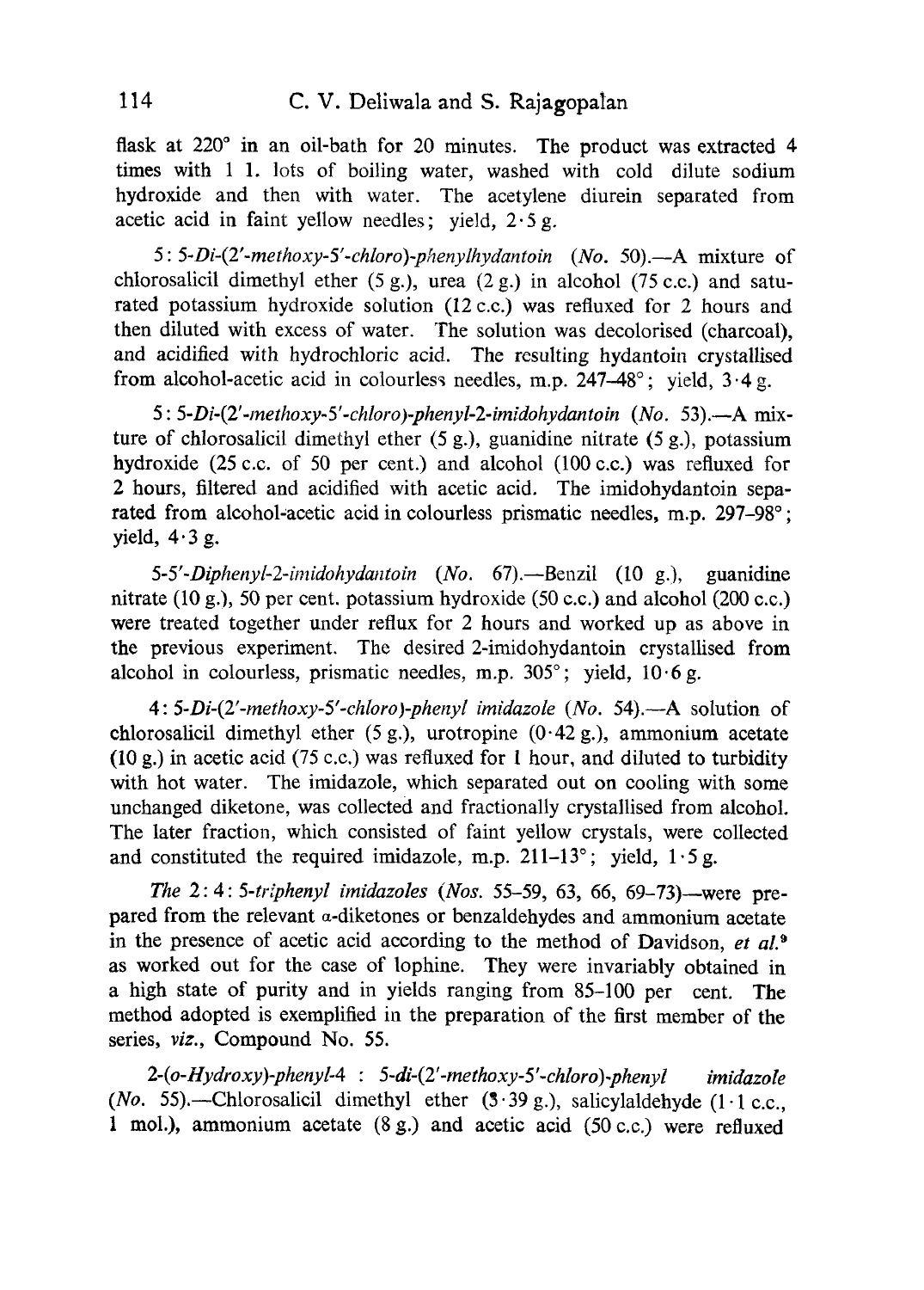together for 1 hour. The hot solution was charcoaled, filtered and diluted with water to turbidity. The imidazole, which separated out on cooling, was collected and on recrystallisation from alcohol it separated in faint yellow needles, m.p. *236-38°;* yield, *40g.*

The *2-substituted-4-5-dimethyl imidazoles (Nos. 75 and 76)*—were obtained, like the triphenyl imidazoles, by the reaction of diacetyl with the appropriate aldehyde and ammonium acetate in acetic acid solution. These compounds were distinctly basic and did not therefore separate out on dilution of the reaction mixture, but were easily obtained by basification with ammonium hydroxide. Whereas the yield of No. *75* was about 91 per cent. of theory, *2-(p-*dimethylamino-)phenyl-4: *5-*dimethylamidozol (No. *76)* could be isolated only in moderate yields of *25-30* per cent.

*2-(2'-Hydroxy-5'-chloro-)phenyl-4: 5-(9': 10'-phenanthra-)-imidazole (No.* 78).-9: 10-Phenanthraquinone *(5.2* g.), chlorosalicilaldehyde *(3.41 g.)* and ammonium acetate *(15* g.) were brought together **in** acetic acid *(75 c.c.).* Within a few minutes, the clear red solution deposited bright yellow needles presumably of the imidazole. However, the mixture was heated for 1 hour after adding further amount of acetic acid *(25* c.c.). The phenanthraimidazole on recrystallisation from alcohol was obtained as colourless needles, m.p. *247-48°;* yield, *6.9 g.*

*2: 3-Di-(2'-methoxy-5'-chloro-)-phenyl-4 : 5-dihydropyrazine (No. 60).-* Chlorosalicil dimethyl ether *(3.1 g.)* and ethylenediamine *(0.5 g.)* were brought together in alcohol *(20* c.c.), refluxed for 1 hour, charcoaled, filtered and the solution diluted to turbidity with water. The dihydropyrazine crystallised from alcohol in colourless needles, m.p. *161-62,* yield, *3.5* g.

The *quinoxalines (Nos. 61, 62,* 64, *65, 68,* 74 and *77)*—were formed in nearly quantitative yields when the appropriate diketone was reacted with the relevant phenylenediamine in alcohol or alcohol-acetic acid mixture by heating for 1 hour. Many of them were produced rapidly even at room temperature.

We express our grateful thanks to Major-General Sir Sahib Singh Sokhey, Director, Haffkine Institute, Bombay, and **Dr.** K. Ganapathi, for their kind interest in these investigations. We are also thankful to Mr. M. H. Shah, B.Sc., for carrying out all the analysis.

## **SUMMARY**

The highly favourable first reports about the antibacterial merits of 5: *5'-*dihalogenated salicils and the essentially sulphonamide-like nature of their action on bacteria, led to an improved method of preparation of *5: 5'-*